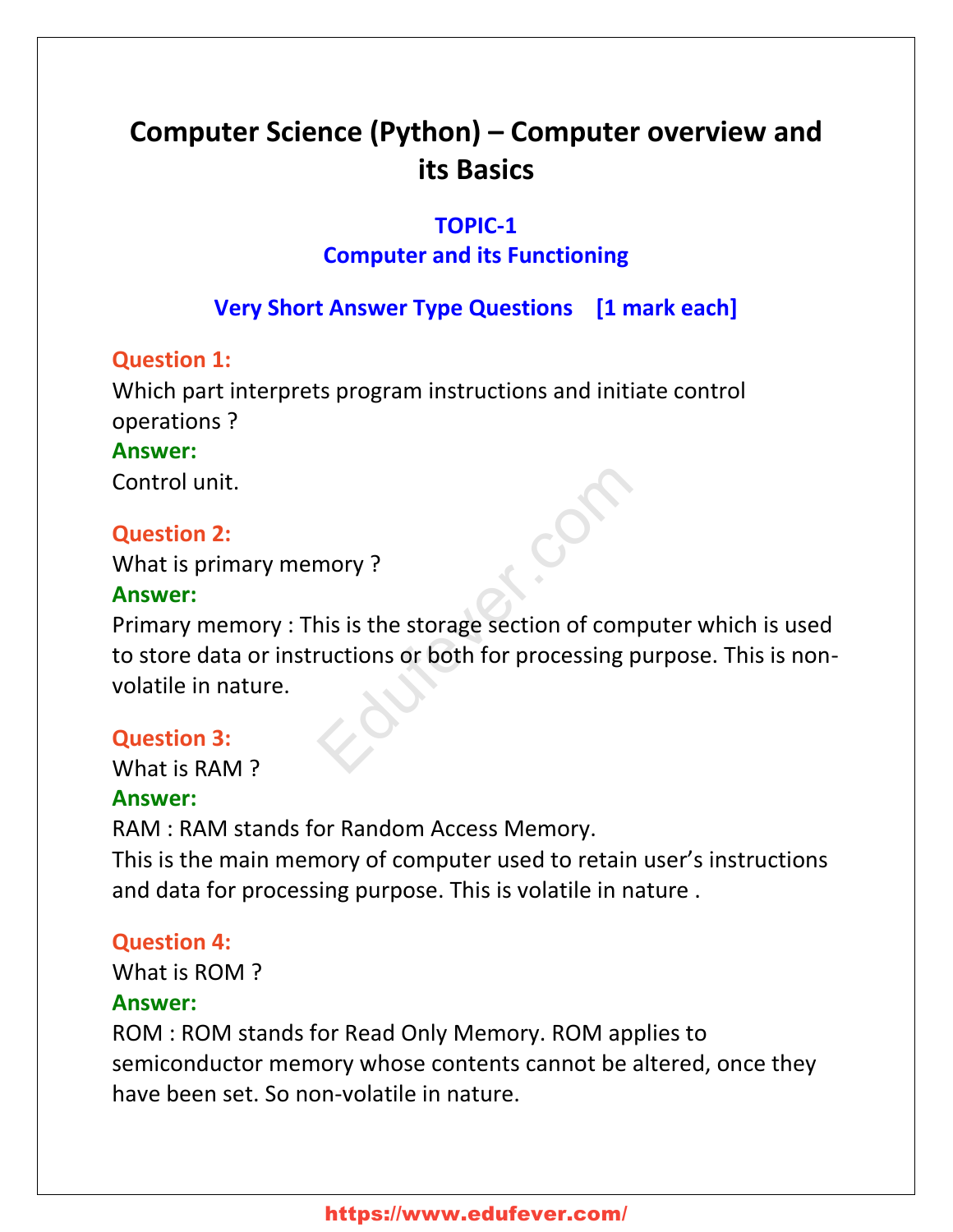#### **Question 5:**

What is PROM ?

#### **Аnswer:**

PROM : PROM stands for Programmable Read Only Memory. A control memory in which stored

contents can be altered once after they have been set.

#### **Question 6:**

What is EPROM ?

#### **Аnswer:**

EPROM : EPROM stands for Erasable Programm able Read Only Memory. It can be erased and programmed with a special type of equipment. If it is exposed in ultraviolet light, it allows data to be erased and reprogrammed.

# **Question 7:**

What is EEPROM ?

# **Аnswer:**

EEPROM : EEPROM stands for Electrically Erasable Programmable Read Only Memory. This type of ROM can be erased and programmed with the help of electric pulse. posed in ultraviolet light, it allows<br>mmed.<br>Stands for Electrically Erasable Pro<br>prime of ROM can be erased and proulse.

# **Question 8:**

Give three examples of both input devices and output devices.

# **Аnswer:**

**Input Devices :**

- 1. Keyboard
- 2. Mouse
- 3. Scanner

# **Output Devices :**

1. Monitor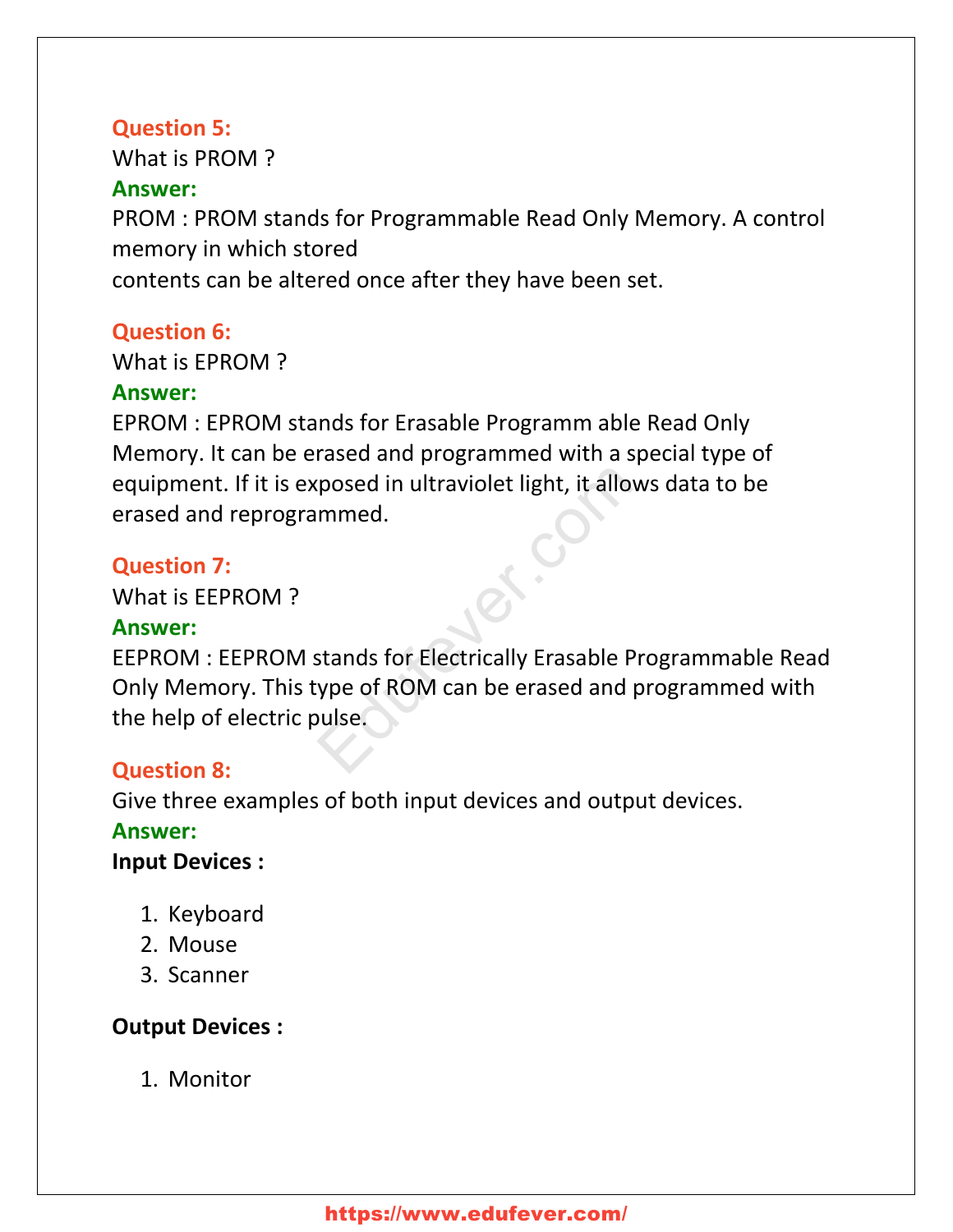- 2. Speaker
- 3. Printer

# **Short Answer Type Questions – I [2 mark each]**

# **Question 1:**

Name the components of a computer system.

#### **Аnswer:**

The computer system consists of two parts :

- 1. Hardware.
- 2. Software.

# **Question 2:**

Explain functional components of a computer system.

# **Аnswer:**

A computer system contains many different objects such' as a CPU, memory, disks, etc. These all must be connected for the system to function. Edufever.com

# **Question 3:**

Explain volatile and non-volatile memory.

# **Аnswer:**

The memory is which data is lost when power is removed is called volatile memory. The memory is which data is not lost when power is removed is called non-volatile memory.

# **Question 4:**

What are the basic units of computer ? Give two names of sub-units of CPU and also give the functions of each unit **Аnswer:**

The computer consists of the following basic units :

- 1. Input unit
- 2. Central Processing Unit (CPU)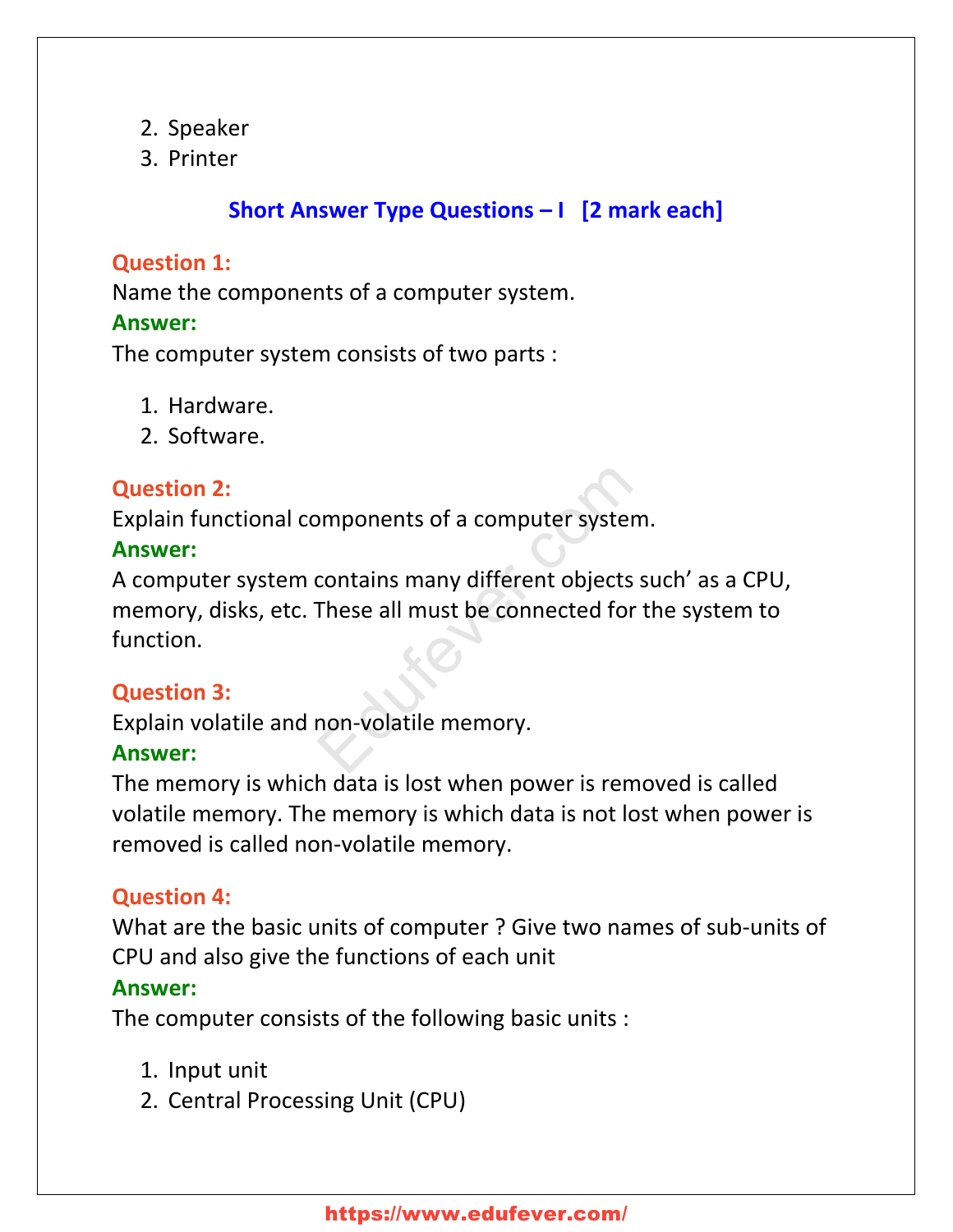- 3. Output unit
- 4. Memory unit

The CPU has two sub units :

(A) Control Unit (CU) : Control unit controls the entire operation being carried out.

(B) Arithmetic Logic Unit (ALU) : It performs the arithmetic and logical operations.

# **Question 5:**

What is data ? What is the output of data processing system ? **Аnswer:**

Data is derived from a word 'datum' i.e. a fact. Data is a collection of raw facts and figures. Data processing system is a computer based system which converts data into information. a word 'datum' i.e. a fact. Data is<br>
S. Data processing system is a com<br>
rts data into information.<br>
ce between data and information<br>
acts and figures. Data is unprocess<br>
arth, 40400195, M.<br>
ation means what we get after p

# **Question 6:**

What is the difference between data and information ?

# **Аnswer:**

Data : Data means facts and figures. Data is unprocessed information. For example : Siddharth, 40400195, M.

Information : Information means what we get after processing data i.e., processed data. In other words, information is processed data. For example :

|           | NAME   ROLL NUMBER  GENDER |   |
|-----------|----------------------------|---|
| Siddharth | 40400195                   | M |

# **Question 7:**

What is the function of memory ? What are the types of it ?

# **Аnswer:**

The memory stores data temporarily or permanently. Computer memory is of two types :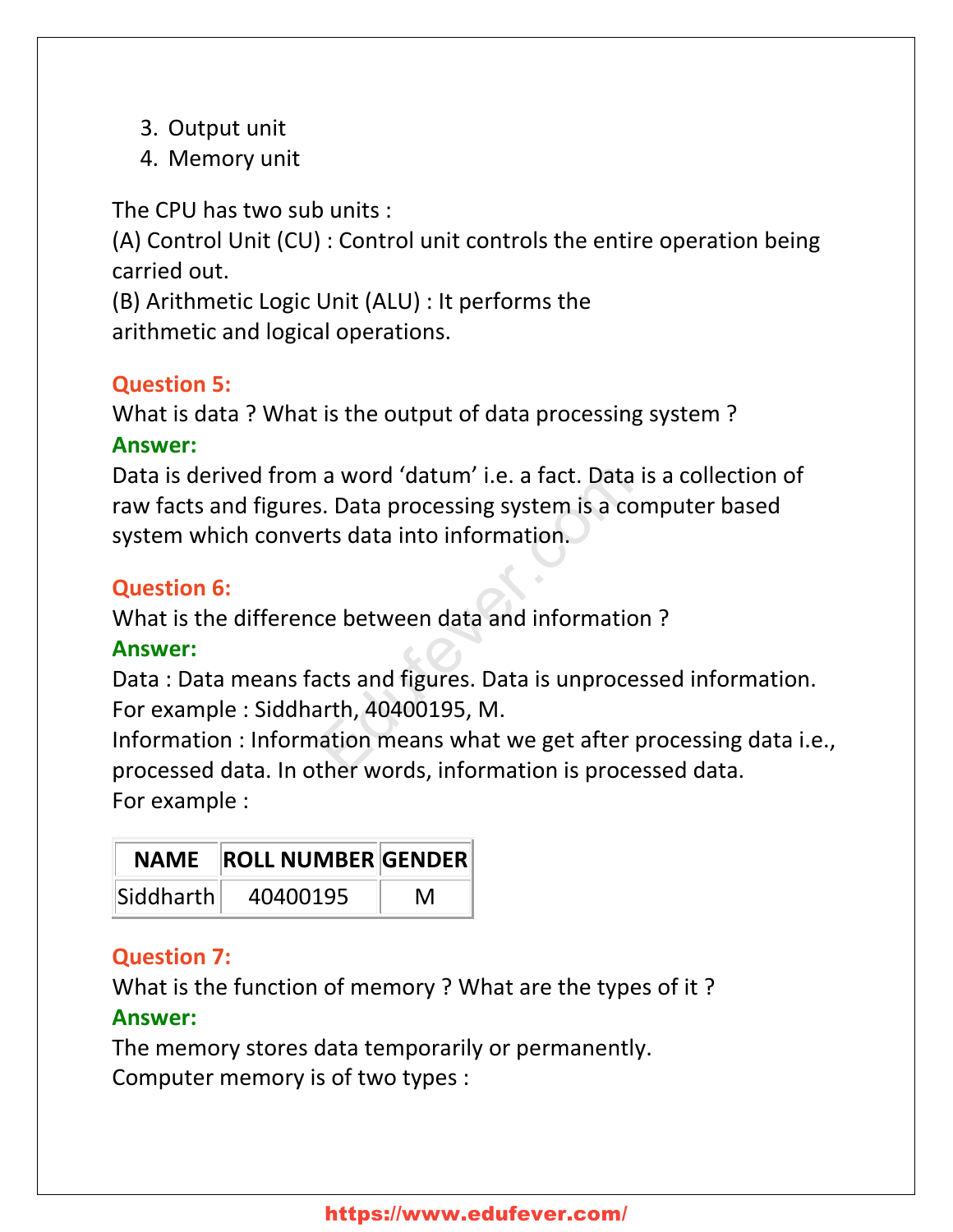- 1. Primary Memory (Main Memory) : The primary or main memory holds the data and information during processing. It holds data temporarily, as we switch off computer the information vanishes. For example : RAM.
- 2. Secondary Memory : It can store data perma-nently on the computer but it cannot process data. It is meant for permanent storage of data and information. For example : CD-ROM, DVD-ROM.

# **Question 8:**

What is a bit ? How bit, byte and nibbles are related to each other ? **Аnswer:**

Bit (Binary Digit) : A bit is the smallest elementary unit of memory, which can store one binary signal either 0 or 1. A group of 8 bits is called a byte. A group of 4 bits is called a nibble.

#### **Question 9:**

What do you mean by Input Unit ? Give the examples of Input Unit. **Аnswer:**

Input Unit : An input unit takes the input and converts it into binary form so that it can be understood by CPU for processing accordingly. For example : Keyboard, Mouse, Joystick, Scanner, Camera, Magnetic Ink Character Reader (MICR), Bar Code Reader (BCR) etc. bit is the smallest elementary unit<br>binary signal either 0 or 1. A grou<br>p of 4 bits is called a nibble.<br>Solvet the examples<br>of the examples<br>tunit takes the input and converts<br>e understood by CPU for processi<br>ard, Mouse, Jo

#### **Question 10:**

What is the function of CPU in a computer system ?

#### **Аnswer:**

The CPU is the control center for a computer. It controls, directs and manages the entire performance of the computer. The CPU has two different parts which are responsible for different functions.

#### **Question 11:**

What do you understand by IPO cycle ? **Аnswer:**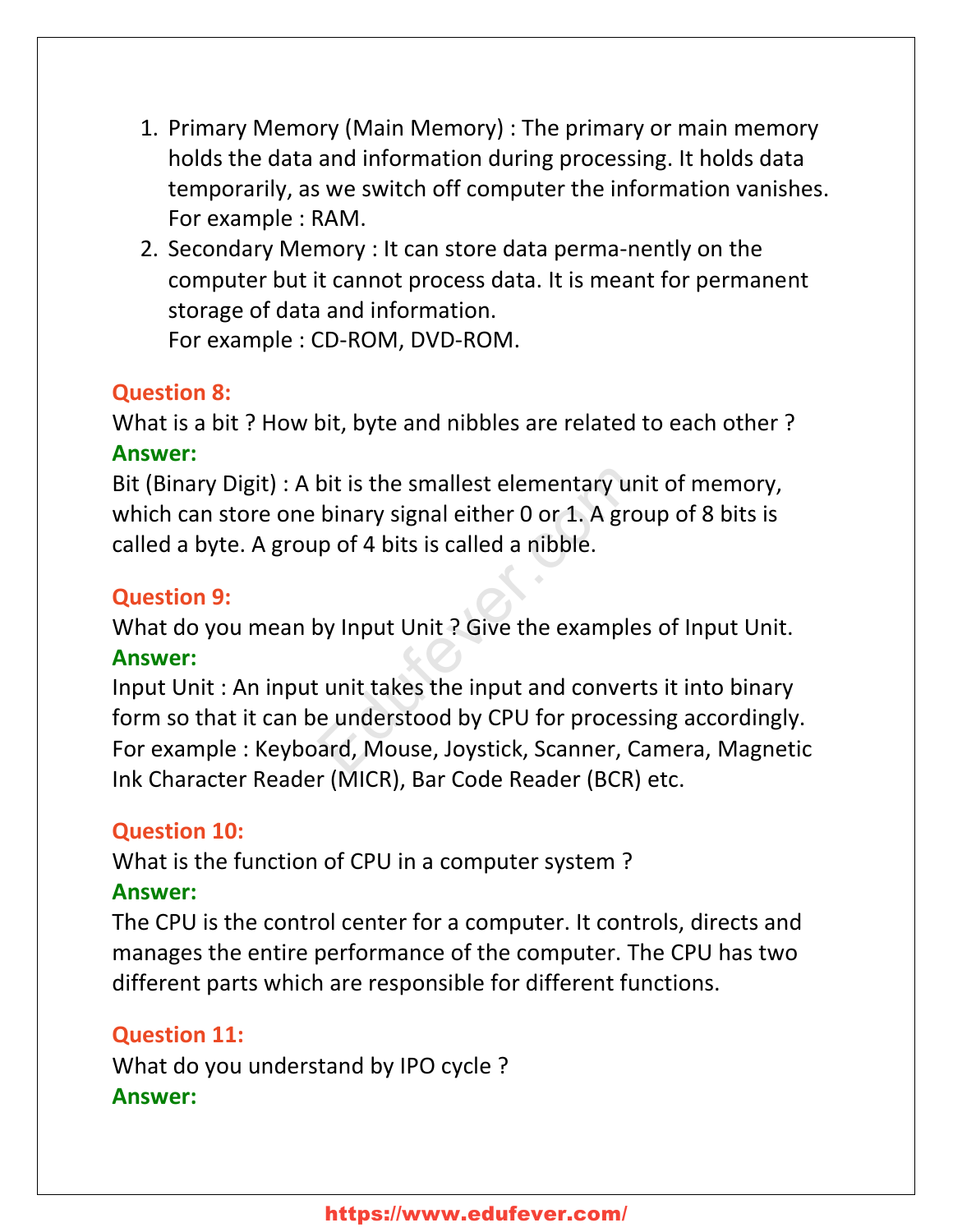IPO cycle refers to the Input Process Output cycle where every operation undergoes the phases namely input, process and output.

#### **Question 12:**

Differentiate between source program and object program. **Аnswer:**

**Source Program :** A program which is written by the programmer in high level language or in assembly language, which is to be converted into machine language by the compiler is known as source program. **Object Program :** The source program is converted into machine level instruction for execution. This converted program (in the machine language) is known as an object program.

# **Question 13:**

Draw the labeled diagram, representing the basic structure of a computer system. Example Transaction and the pasic strute<br>
Wediagram to show Basic Comput<br>
Mitations or weaknesses of a computer syst

#### **Аnswer:**

Refer to Quick Review diagram to show Basic Computer System.

# **Question 14:**

Mention any two limitations or weaknesses of a computer ?

# **Аnswer:**

:

Any two limitations or weaknesses of a computer system are as follows

- 1. Lack of intelligence/Lack of decision making power : No doubt, computer is a powerful machine but cannot decide on its own that what it is supposed to do as a machine. This is a serious limitation of a computer system and it is an artificially intelligent machine.
- 2. Need of special language : A computer can understand only the binary language, in which the information is represented in terms of only two symbols, namely 0 and 1. This is not the natural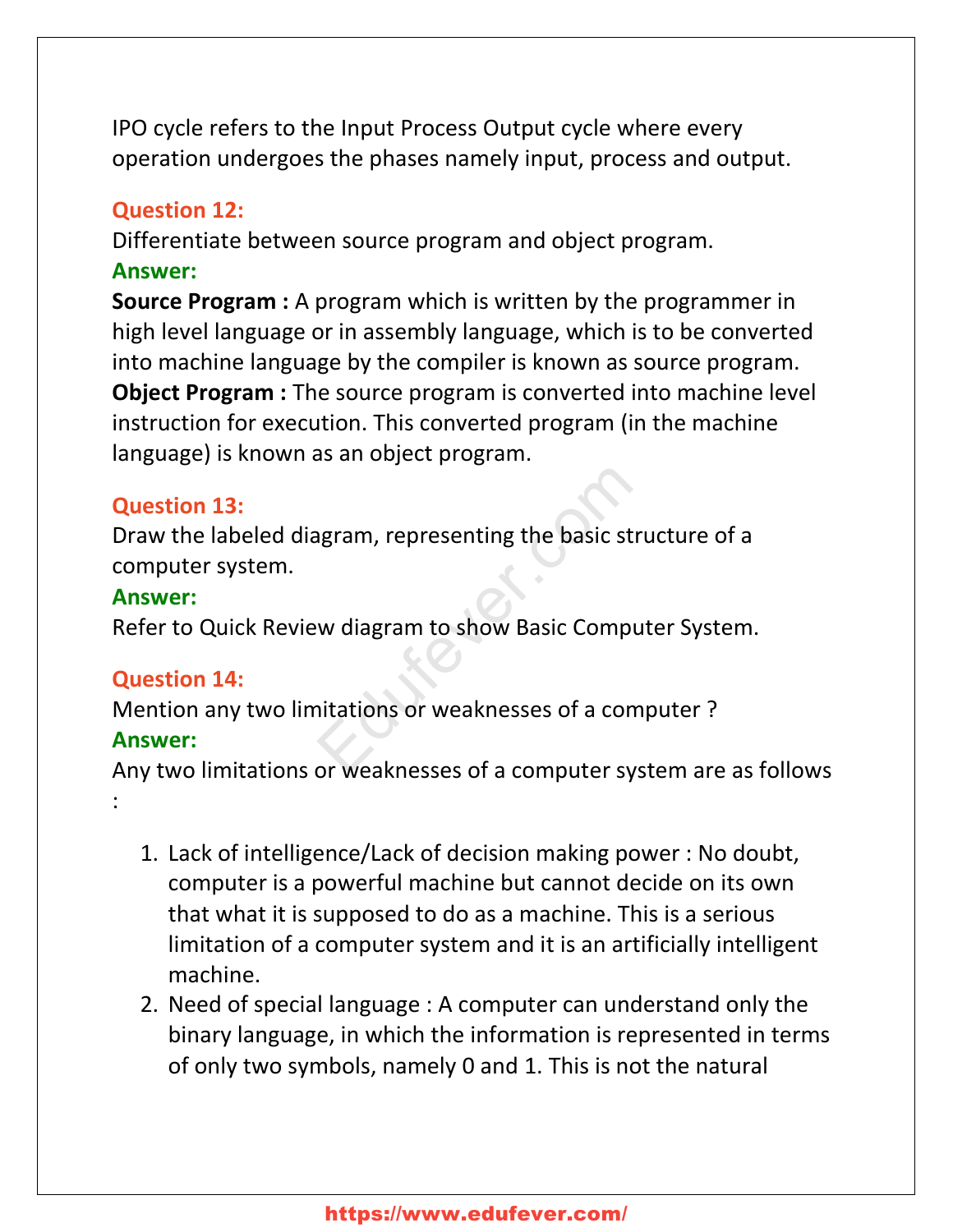language of human beings and learning of the binary language is not an easy task.

# **Short Answer Type Questions – II [3 mark each]**

#### **Question 1:**

Explain Primary Memory Unit.

# **Аnswer:**

Memory Unit stores the data, instructions, intermediate results and output temporarily, during the processing of data. This memory is also called the main memory or primary memory of the computer. The input data that is to be processed is brought into the main memory before processing.

# **Question 2:**

Explain what is a computer and write its advantage.

# **Or**

Define computer. Give it's characteristics.

# **Аnswer:**

A computer is an electronic device which can perform various operations correctly and fast. For example data processing, huge calculations etc. Characteristics of computer : mputer and write its advantage.<br>
ve it's characteristics.<br>
ectronic device which can perform<br>
and fast. For example data proce<br>
racteristics of computer :

- 1. **Speed :** Its speed is very fast. A modern computer can execute millions of instructions in one second.
- 2. **Accuracy :** A computer can give accurate results up to 20 to 30 places of decimal.
- 3. **High storage capacity :** A computer can store large amount of data in very small space.
- 4. **Versatility :** A computer c3n do different types of tasks like data processing, graphics, audio and visual effects.
- 5. **Repetitive:** A computer makes no mistake in repeating anything as many times.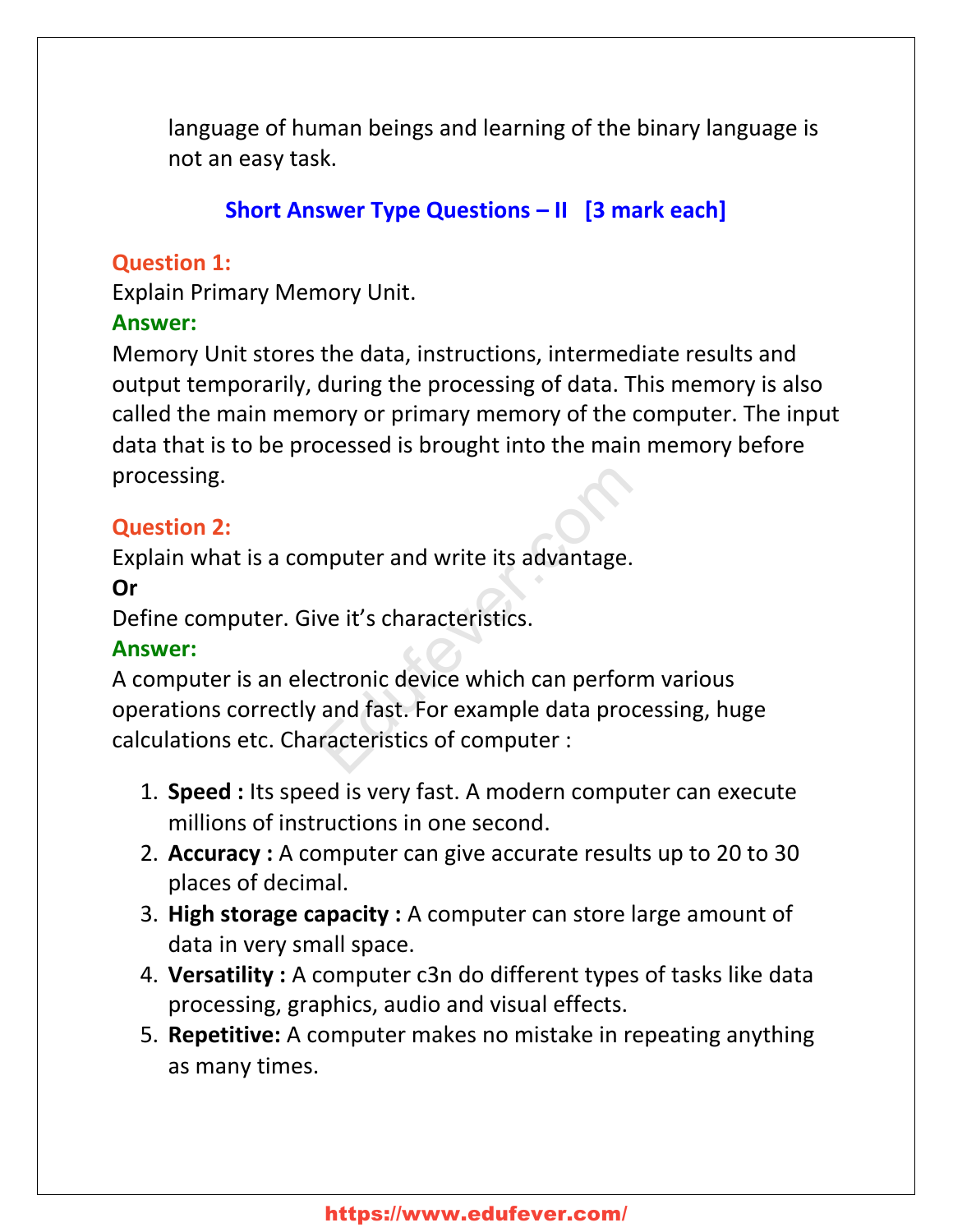# **Long Answer Type Questions [4-5 mark each]**

# **Question 1:**

Explain four characteristics of computer.

# **Аnswer:**

Speed, accuracy, diligence, storage capability and versatility are some of the key characteristics of a computer. A brief overview of these characteristics are :

- 1. **Speed :** The computer can process data very fast, at the rate of millions of instructions per second. Some calculations that would have taken hours and days to complete otherwise, can be completed in a few seconds using the computer.
- 2. **Accuracy :** Computer provides a high degree of accuracy. For example : the computer can accurately give the result of division of any two numbers up to 30 decimal places.
- 3. **Diligence :** When used for a longer period of time, the computer does not get tired or fatigued. It can perform long and complex calculations with the same speed and accuracy from the start till the end. If few seconds using the computer<br>
nputer provides a high degree of a<br>
computer can accurately give the<br>
mbers up to 30 decimal places.<br>
en used for a longer period of tim<br>
red or fatigued. It can perform lor<br>
th the same
- 4. **Storage Capability :** Large volumes of data and information can be stored in the computer and also retrieved whenever required. A limited amount of data can be stored temporarily in the primary memory. Secondary storage devices like DVD and compact disk can store a large amount of data permanently.

# **Question 2:**

Compare human beings with computer.

# **Or**

What is the difference between man and computer ?

# **Аnswer:**

A computer is an electronic device which can process data to give meaningful information with the help of a set of instructions called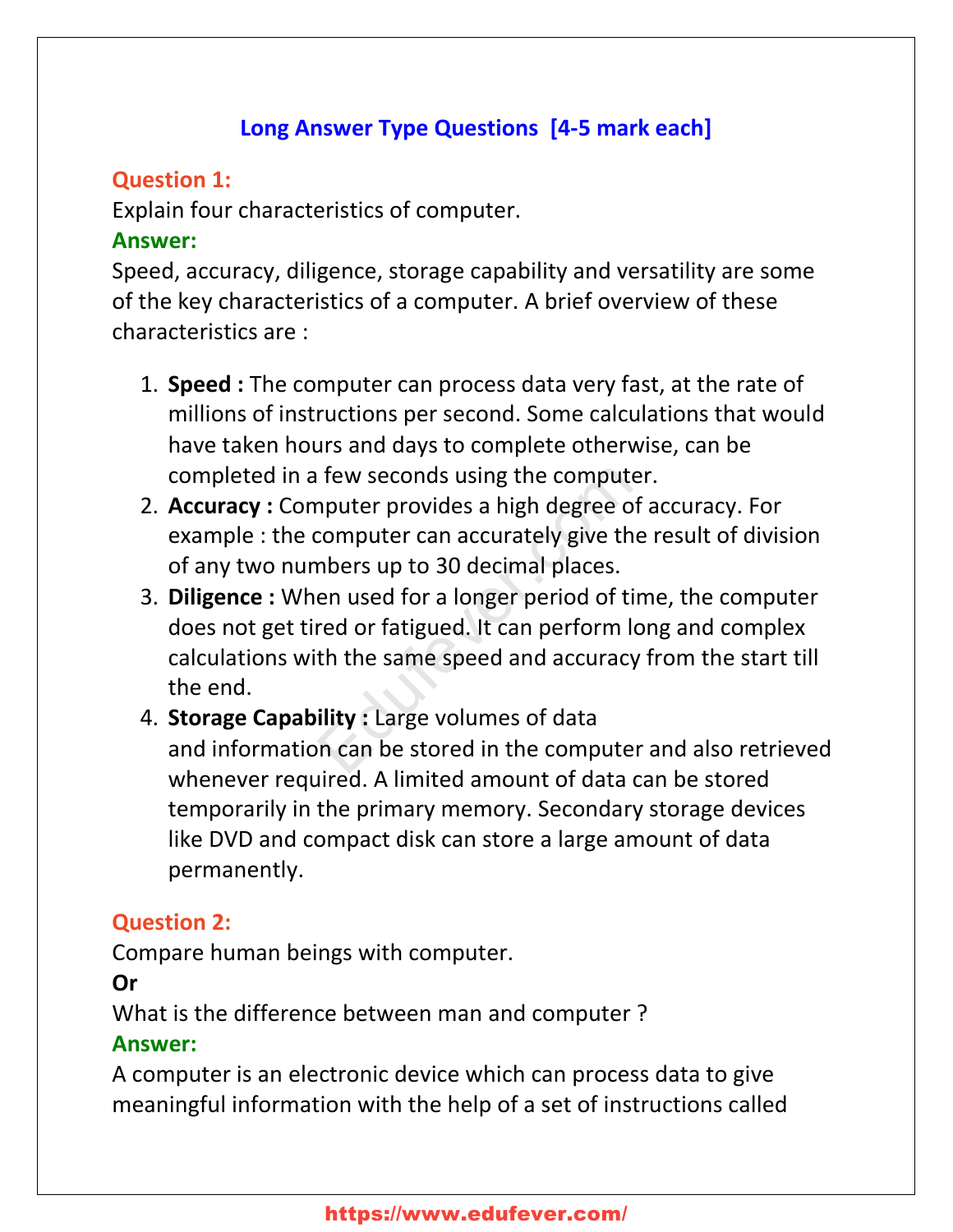'Program'.

In computer, following are the advantages as compare to man :

- 1. It is faster as compared to human beings
- 2. It is more accurate in comparison to human being. "
- 3. It can store a huge amount of information that can be retrieved instantly as compared to the human beings.
- 4. It is immune to boredom and tiredness.
- 5. It is versatile, can do different types of work with same accuracy and speed.

# **A computer has following disadvantages :**

- 1. A computer does not have its own intelligence that a man has.
- 2. A computer cannot work without power (electric or battery) Nes not have its own intelligence the<br>mnot work without power<br>tery)<br>g terms :

# **Question 13:**

Expand the following terms :

- 1. CPU,
- 2. ALU,
- 3. VLSI,
- 4. MSI,
- 5. LSI,
- 6. SSI,
- 7. IC,
- 8. IPO,
- 9. HLL,
- 10. MB.

# **Аnswer:**

- 1. CPU —> Central Processing Unit
- 2. ALU —> Arithmetic Logic Unit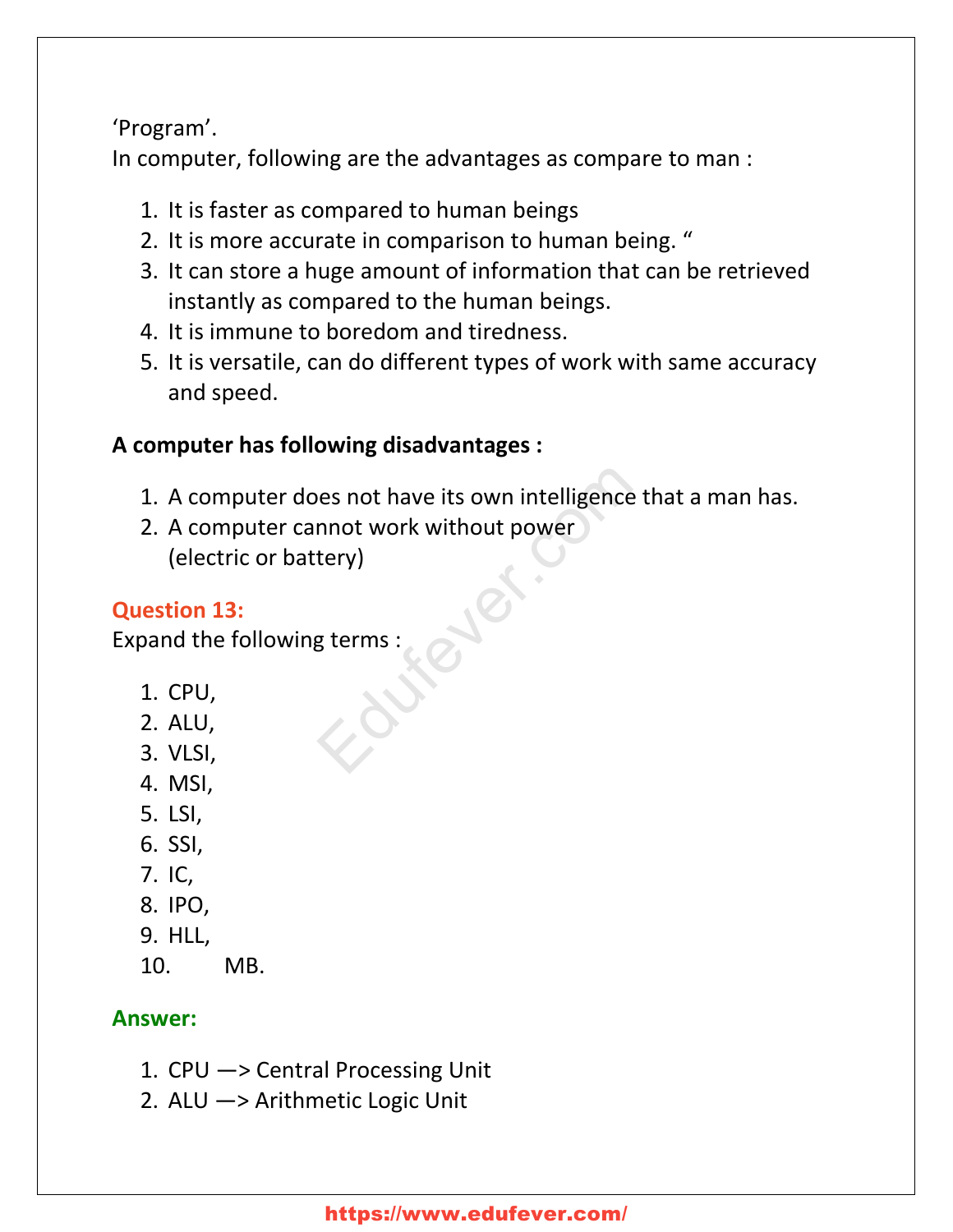- 3. VLSI —> Very Large Scale Integration
- 4. MSI —> Medium Scale Integration
- 5. LSI —> Large Scale Integration
- 6. SSI —> Small Scale Integration
- 7. IC —> Integrated Circuits
- 8. IPO —> Input Process Output
- 9. HLL —> High Level Language
- 10. MB  $\rightarrow$  Mega Byte

#### **TOPIC -2**

#### **Generations And Evolution Of Computers Quick Review**

# **Very Short Answer Type Questions [1 mark each]**

#### **Question 1:**

Write the name of the first calculating device.

#### **Аnswer:**

Calculating machine ABACUS is not called a computer, it can almost be called a computer. **Example 2018 12 Set Share Type Questions** [1 made first calculating device.]<br>ABACUS is not called a computer,<br>rst device for multiplication.

#### **Question 2:**

Write the name of first device for multiplication.

#### **Аnswer:**

Napier's Bone was a mechanical device built for the purpose of multiplication in 1617 A.D. by an English mathematician John Napier.

#### **Question 3:**

How many generations of computer exist ?

#### **Аnswer:**

There are five gem nations of computer.

#### **Question 4:**

What is the time period for first generation of computer ?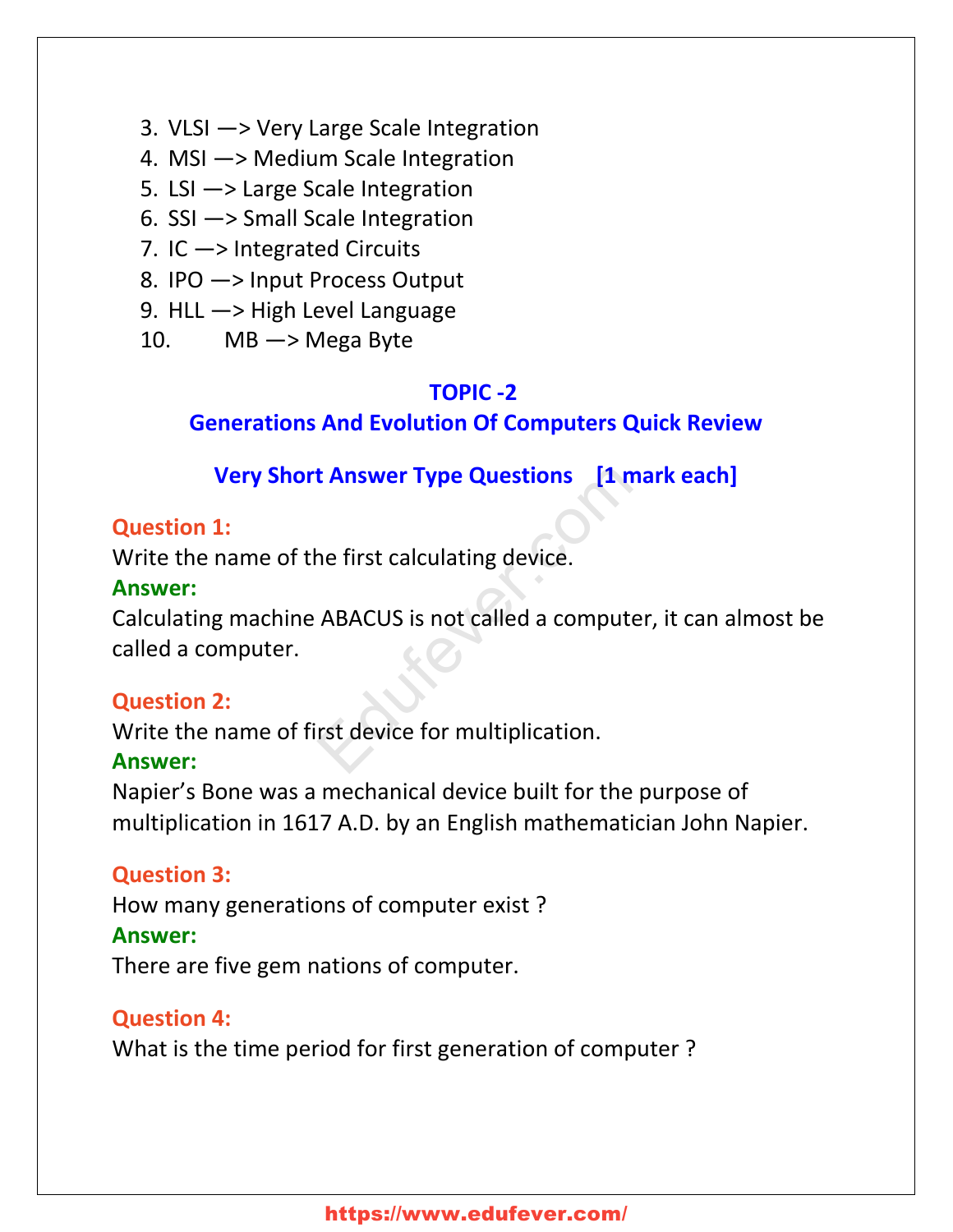#### **Аnswer:**

First Generation is from 1940 to 1956 (used Vacuum Tubes).

#### **Question 5:**

What is the time period for second generation of computer ? **Аnswer:** Second Generation is from 1956 to 1963 (used Transistors).

#### **Question 6:**

What is the time period for third generation of computer ? **Аnswer:**

Third Generation is from 1964 to 1971 (used Integrated Circuits).

#### **Question 7:**

What is the time period for fourth generation of computer ?

#### **Аnswer:**

Fourth Generation is from 1971 to present (used Microprocessors).

#### **Question 8:**

What difference does the 5th generation computer have from other generation computers ? riod for fourth generation of comparation<br>From 1971 to present (used Microsoft)<br>Pass the 5th generation computer has<br>Figures 2:

#### **Аnswer:**

Artificial intelligence.

# **Question 9:**

Which computer language is used for artificial intelligence ? **Аnswer:** PROLOG.

#### **Question 10:**

The binary system uses powers of ? **Аnswer:**

2.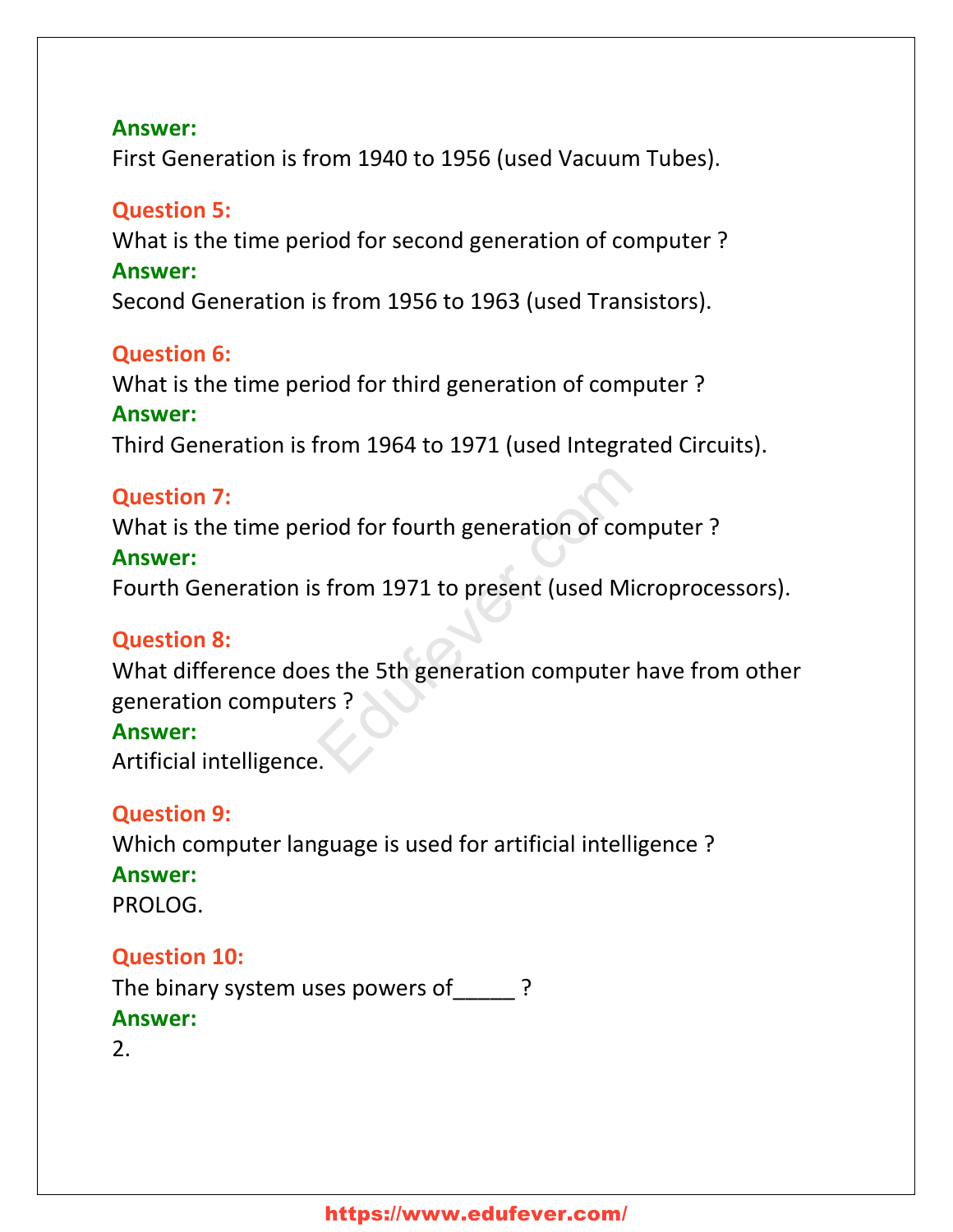#### **Question 11:**

Who is known as the Father of Computers ? **Аnswer:** Charles Babbage is known as the Father of Computers.

#### **Question 12:**

Who was the first lady programmer ? **Аnswer:** Lady Ada Lovelace.

#### **Question 13:**

In which generation vacuum tubes were used ? **Аnswer:** Vacuum tubes were used in first generation computers. used in first generation computer<br>transistors were used ?<br>ed in second generation computer<br>concept of punched cards ?

#### **Question 14:**

In which generation transistors were used ?

#### **Аnswer:**

Transistors were used in second generation computers.

#### **Question 15:**

Who introduced the concept of punched cards ?

#### **Аnswer:**

Herman Hollerith introduced the concept of punched cards.

#### **Question 16:**

Name the machine developed by Blaise Pascal ? **Аnswer:** The machine developed by Blaise Pascal is Pascaline.

#### **Question 17:**

Expand ENIAC. **Аnswer:** ENIAC stands for Electronic Numerical Integrator And Computer.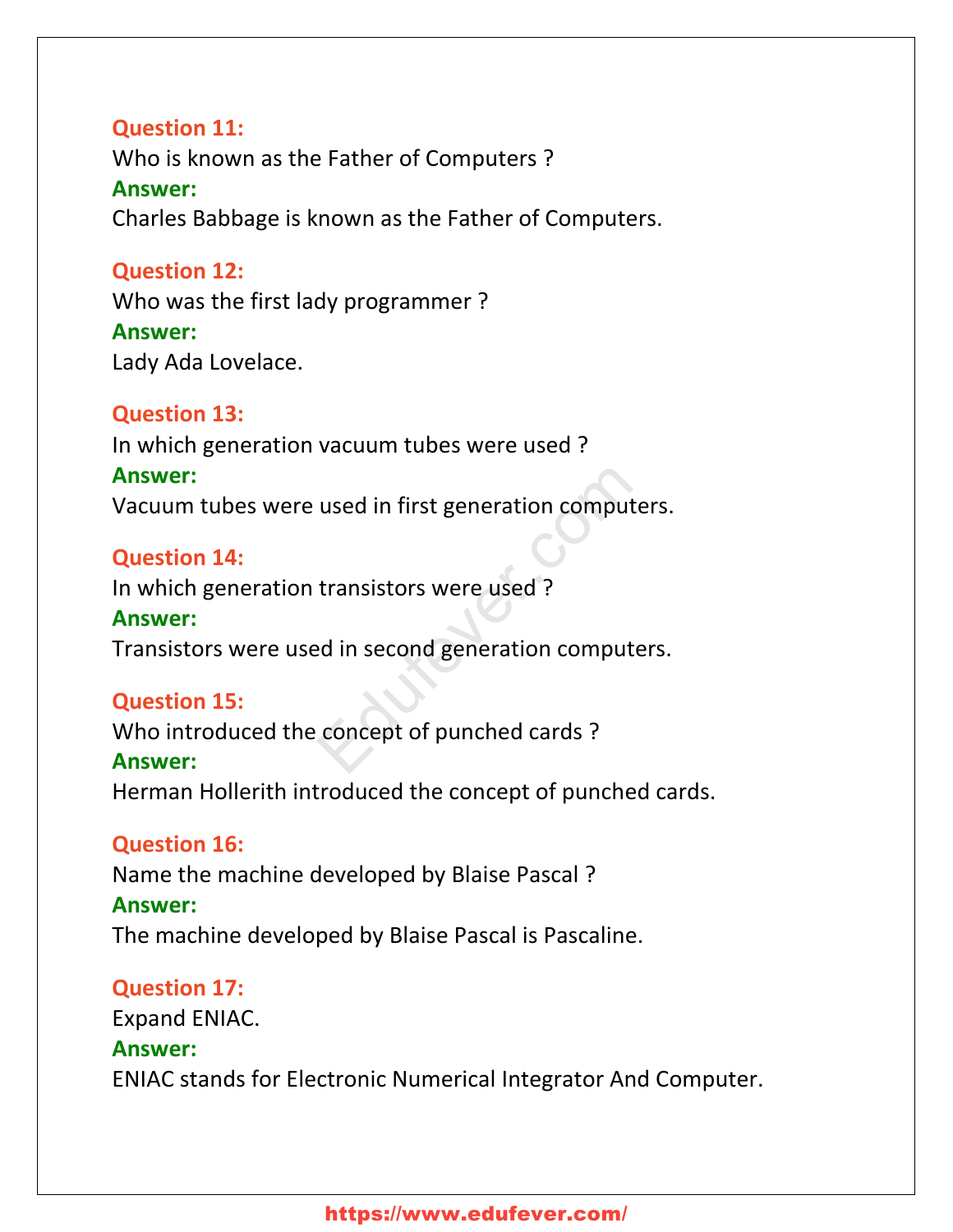#### **Question 18:**

Expand EDSAC. **Аnswer:** EDSAC stands for Electronic Delay Storage Automatic Computer.

#### **Question 19:**

Expand UNIVAC. **Аnswer:** UNIVAC stands for Universal Automatic computers.

#### **Question 20:**

Give two examples of fourth generation computers.

#### **Аnswer:**

Two examples of fourth generation computers are home computers and personal computers. urth generation computers are ho<br>
ters.<br> **SWETTYPE Questions - 1 [2 marl<br>
gine often called the pioneer com<br>
e was the first design to introduce<br>
ern computer i.e., CPU storage are** 

# **Short Answer Type Questions – I [2 mark each]**

#### **Question 1:**

Why is analytical engine often called the pioneer computer ? **Аnswer:**

The analytical engine was the first design to introduce the basic architecture of modern computer i.e., CPU storage area, memory & input/ output device. Therefore, it is called the pioneer computer.

#### **Question 2:**

Name the two machines proposed by Charles Babbage.

#### **Аnswer:**

The two machines proposed by Charles Babbage are :

- 1. Difference Engine
- 2. Analytical Engine.

# **Question 3:**

When and who invented vacuum tubes ?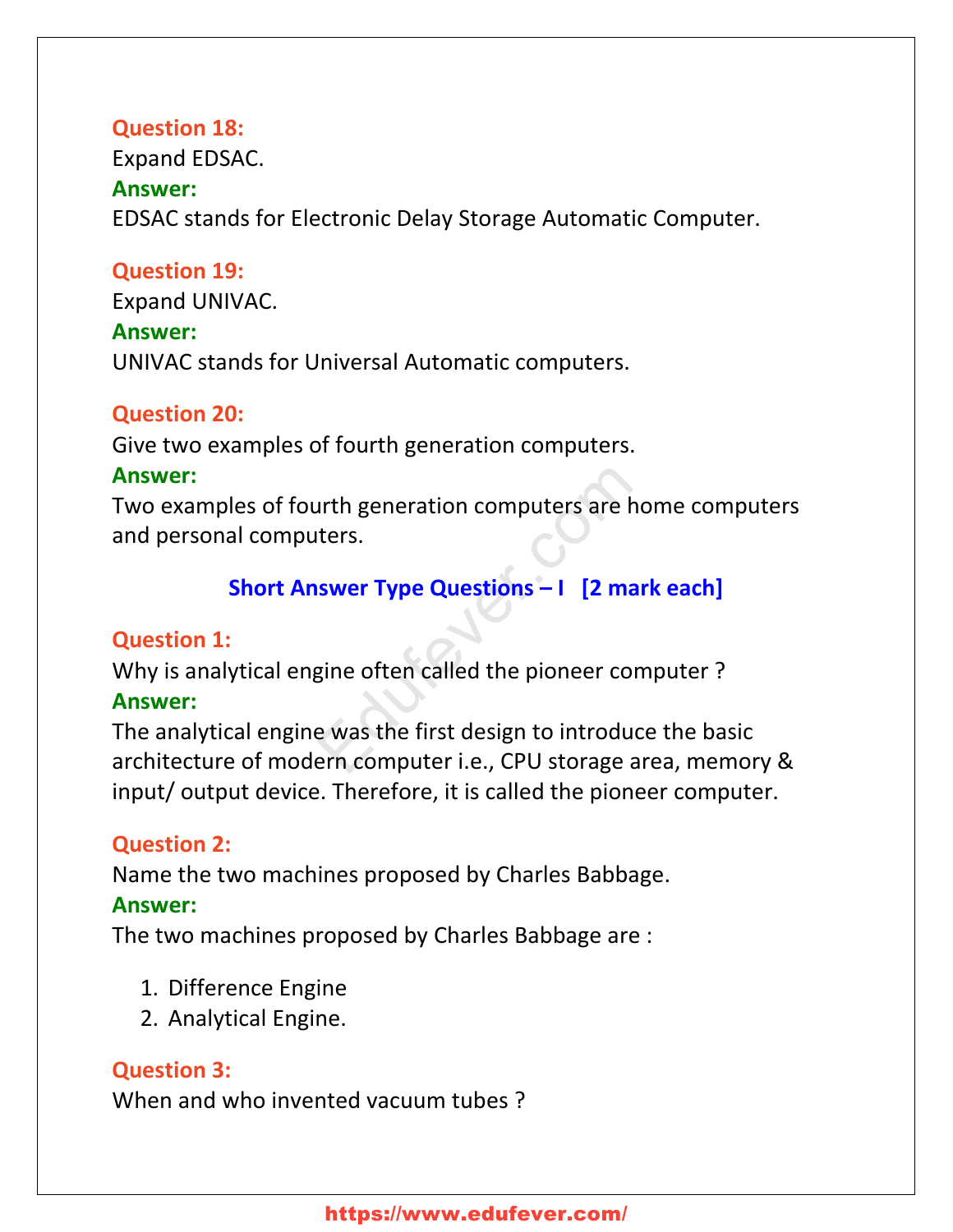#### **Аnswer:**

Lee Dee Forest invented vacuum tubes in 1906.

# **Question 4:**

Give the – classification of the mechanical calculating devices. **Аnswer:**

Mechanical calculating devices can be classified into following categories :

- 1. Manual Calculating Devices.
- 2. Semi-automatic Calculating Devices.

# **Question 5:**

Name two manual calculating devices.

#### **Аnswer:**

The two manual calculating devices are as follows:

- 1. ABACUS
- 2. Napier Bones.

# **Question 6:**

Name any two semi-automatic calculating devices. alculating devices.<br>
Eulating devices are as follows:<br>
Fractionation of the contract calculating devices.

# **Аnswer:**

Two semi-automatic calculating devices are as follows :

- 1. Pascaline.
- 2. Difference Engine.

# **Question 7:**

What is ABACUS ? Explain.

# **Аnswer:**

The ABACUS is a mechanical device which has a wooden frame. An ABACUS consists of beads divided into two parts which are movable on the rods in two parts. The device was used for doing calculations like addition, multiplication, etc. Chinese have been using ABACUS for large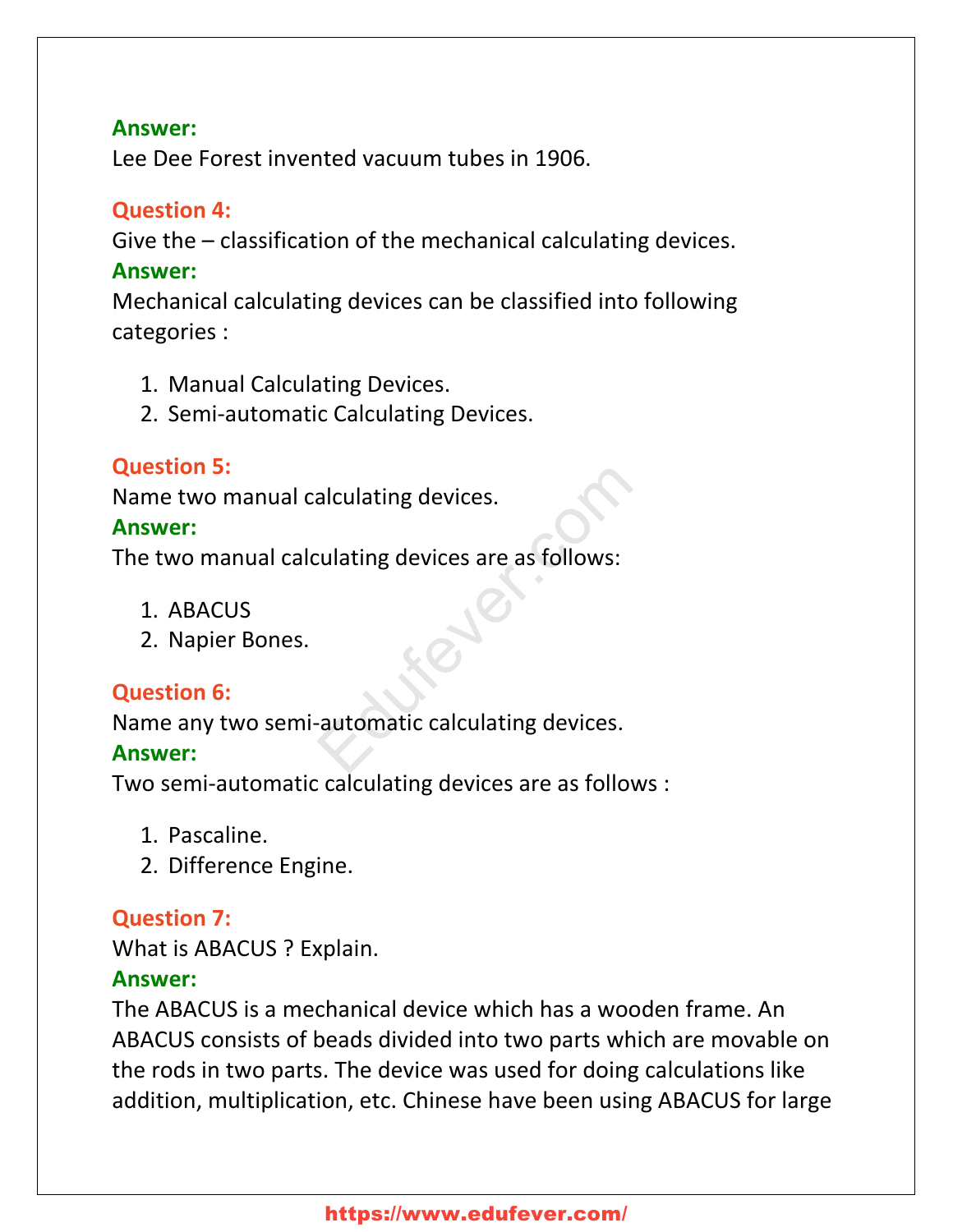calculations. This device is still used for calculations in countries like China, Japan and Russia.

#### **Question 8:**

What are the advantages of vacuum tubes ? **Аnswer:**

Vacuum tubes have the following advantages :

- 1. Vacuum tubes were the only electronic components available during those days which made possible the invention of electronic digital computers.
- 2. These computers were the fastest calculating devices of that time. They could perform computations in milliseconds.

# **Question 9:**

When were the transistors developed ?

#### **Аnswer:**

Transistors were developed during second generation. A transistor is smaller and more reliable substitute to the vacuum tubes. time. They could perform computs<br>sistors developed ?<br>veloped during second generation<br>liable substitute to the vacuum tu



# **Question 10:**

Write a short note on Charles Babbage.

# **Аnswer:**

Charles Babbage was a British mathematician. In 1833, he designed a mechanical computer known as Analytical Engine. The machine had the ability to handle large amount of data and process it at a high speed. Charles Babbage is known as the 'Father of Computers' because he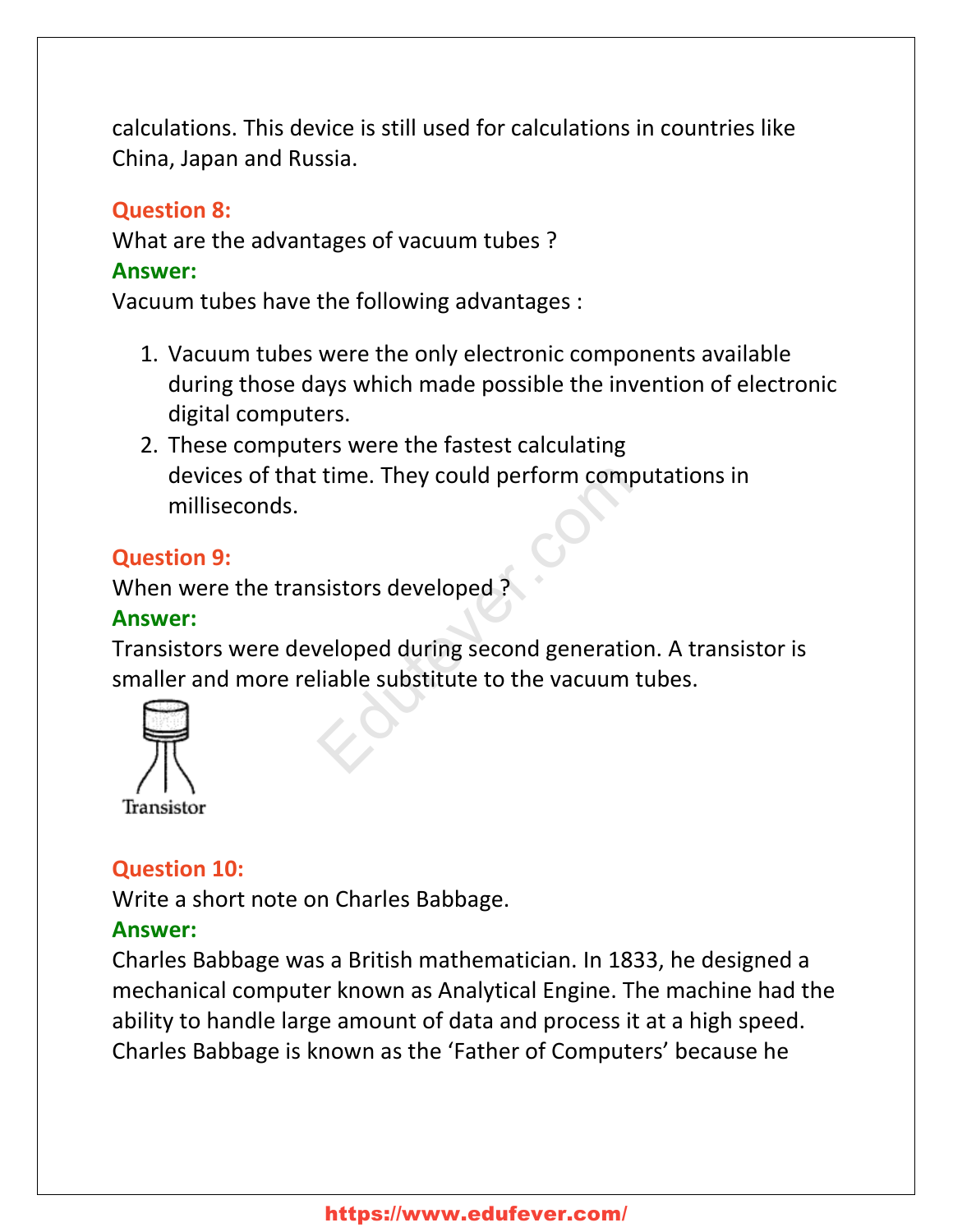introduced the idea of storing and reading information before processing.

### **Question 11:**

Write a short note on Lady Ada Lovelace.

#### **Аnswer:**

The Lady Ada Lovelace was the daughter of the famous poet Byron. She is known as the 'First Lady Computer Programmer' in computer history. The concept of instructions given to Analytical Engine in the form of 0's and l's was given by her.

#### **Question 12:**

Write a short note on Pascal's Adding Machine.

#### **Аnswer:**

In 1692 Blaise Pascal, a Frenchman, invented a calculating machine called Pascaline. The machine was made up of gears and was used for adding numbers quickly. He was credited for building the first mechanical calculating machine. The design of his machine was ahead of its time. n Pascal's Adding Machine.<br>
I, a Frenchman, invented a calcula<br>
Pernachine was made up of gears a<br>
ckly. He was credited for building<br>
ng machine. The design of his makes

#### **Question 13:**

What are the disadvantages of third generation computers ?

#### **Аnswer:**

The disadvantages of third generation computers are as follow :

- 1. Air conditioning is required in many cases.
- 2. Highly sophisticated technology required for manufacturing of IC chips.

#### **Question 14:**

What is the main disadvantage of using fourth generation computers ? **Аnswer:**

The main disadvantage of using fourth generation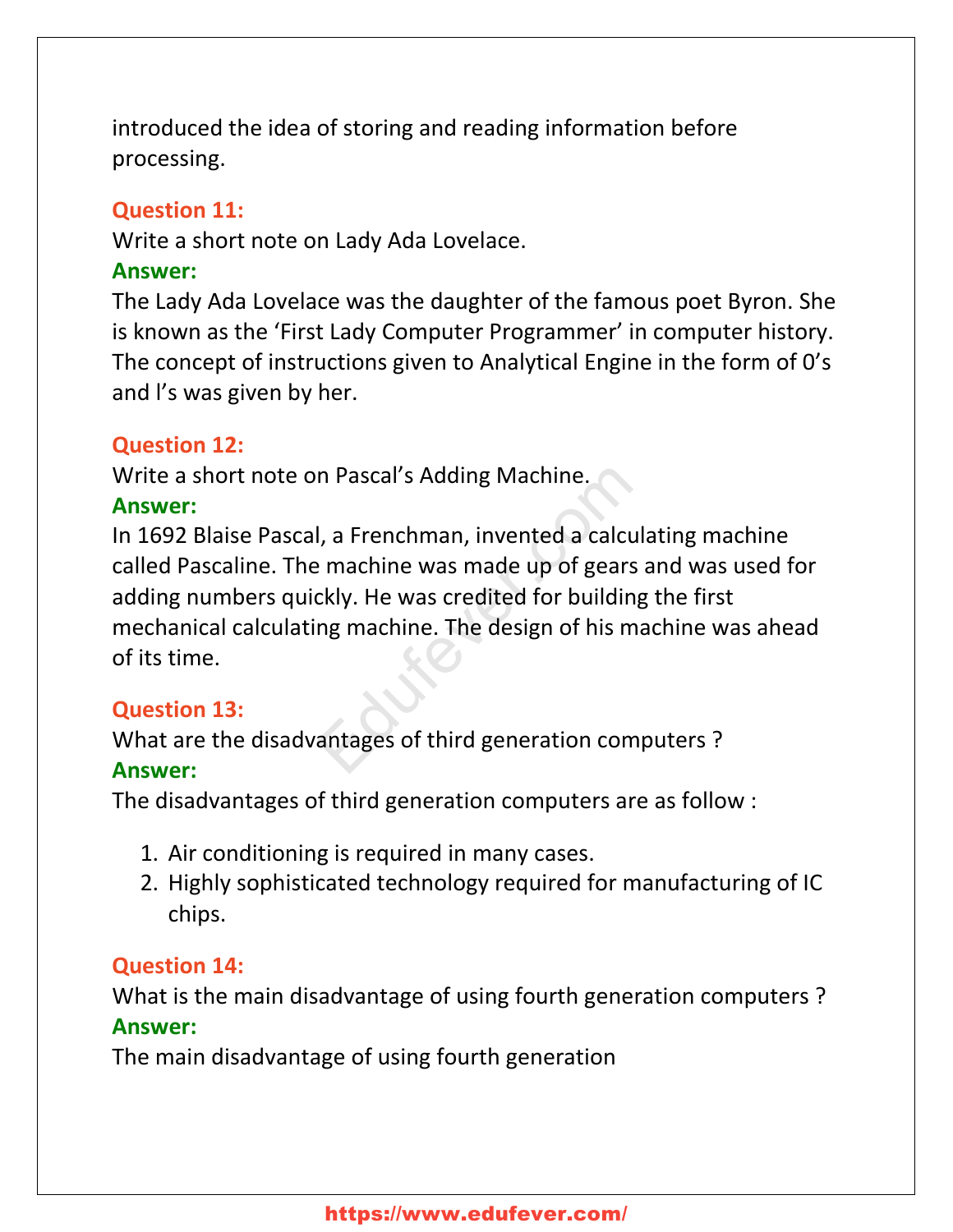computers is that the highly sophisticated technology required for manufacturing of VLSIC (Very Large Scale Integration Chip).

# **Short Answer Type Questions – II [3 mark each]**

# **Question 1:**

Explain the evolution of computing device.

# **Аnswer:**

The computing devices have evolved from simple mechanical machines like ABACUS, Napier's Bones, Slide Rule, Pascal's Adding and Subtraction Machine, Leibniz's Multiplication and Dividing Machine, Jacquard Punched Card System, Babbage's Analytical Engine and Hallerith's Tabulating Machine, to the first electronic computer.

# **Question 2:**

Explain first generation computers.

# **Аnswer:**

First generation computers were vacuum tubes based machines. These were large in size, difficult to operate and instructions were to be written in machine language. Their computation time was in milliseconds. g Machine, to the first electronic<br>ion computers.<br>puters were vacuum tubes based<br>fficult to operate and instructions<br>anguage. Their computation time

# **Question 3:**

Explain second generation computers.

# **Аnswer:**

Second generation computers were transistor based machines. They used the stored program concept. Programs were written in assembly language. They were smaller in size, less expensive and required less maintenance than the first j generation computers. The computation time was j in microseconds.

# **Question 4:**

Explain third generation computers. **Аnswer:**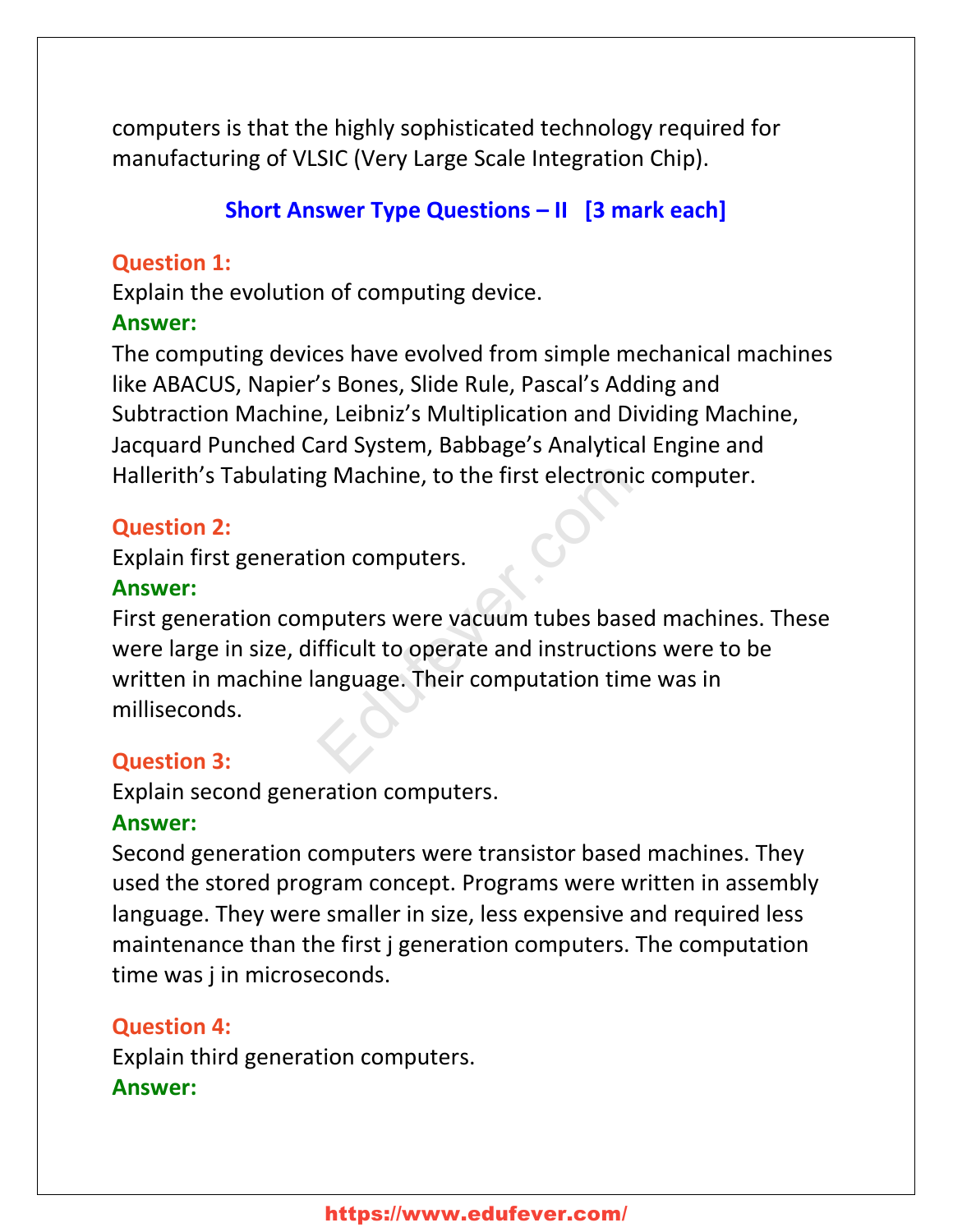Third generation computers were characterized by the use of IC. They consume less power and required low maintenance compared to their predecessors. High-level languages were used for programming. The computation time was in nanoseconds. These computers were produced commercially.

### **Question 5:**

What do you mean by fourth generation computers ?

# **Аnswer:**

Fourth generation computers used micro-processors which were designed using the LSI and VLSI technology. The computers became small,

portable, reliable and cheap. The computation time is in Pico-seconds. They became available both to the home user and for commercial use.

# **Question 6:**

Explain fifth generation computers.

# **Аnswer:**

Fifth generation computers are capable of learning and selforganization. These computers use SLSI chips and have large memory requirements. They use parallel processing and are based on Artificial intelligence. The fifth generation computers are still being developing. d cheap. The computation time is<br>ble both to the home user and for<br>ion computers.<br>puters are capable of learning an<br>computers use SLSI chips and hav<br>use parallel processing and are ba<br>h generation computers are still b

# **Question 7:**

Write the classification of computer based on their sizes and types. **Аnswer:**

Computers are broadly classified as micro-computers, mini computers, mainframe computers, and supercomputers based on their sizes and types.

# **Question 8:**

Explain microcomputers.

# **Аnswer:**

Microcomputers are small, low-cost and standalone machines.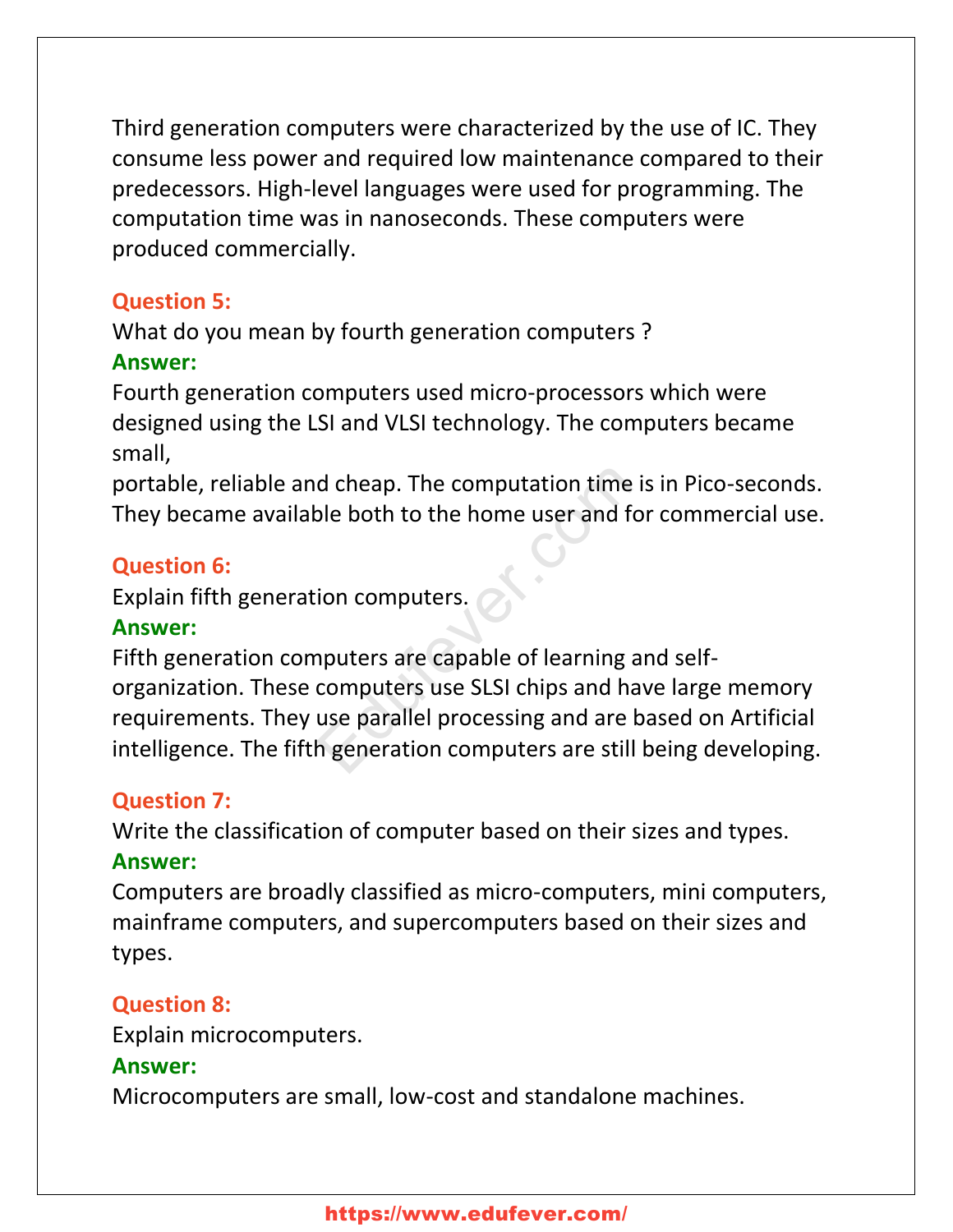Microcomputers include desktop computers, notebook computers or laptops, netbooks, tablet computer, handheld computer and smart phones.

#### **Question 9:**

Explain mainframe computers.

#### **Аnswer:**

Mainframe computers are multi-user, multi-programming and high performance computers. They have very high speed, very large storage capacity and can handle large workloads. Mainframe computers are generally used in centralized databases.

# **Question 10:**

What do you mean by supercomputers ?

#### **Аnswer:**

Supercomputers are the – most expensive machines, having high processing speed capable of performing trillions of calculations per second. The speed of a supercomputer is measured in FLOPS. Supercomputers find applications in computing intensive tasks. by supercomputers?<br>
Education: the - most expensive machines,<br>
pable of performing trillions of calculations in computing intensive ta

# **Long Answer Type Questions (4-5 marks each)**

# **Question 1:**

Write features of first generation of computers.

# **Аnswer:**

First generation of computers :

- The main component of first generation of computers were vacuum tube.
- The size of computers were very big.
- Huge consumption of electricity (approx. 60 KW).
- It was a giant machine 30 x 50 feet long, weighed 30 tons, containing 20,000 values & 70,000 resistors.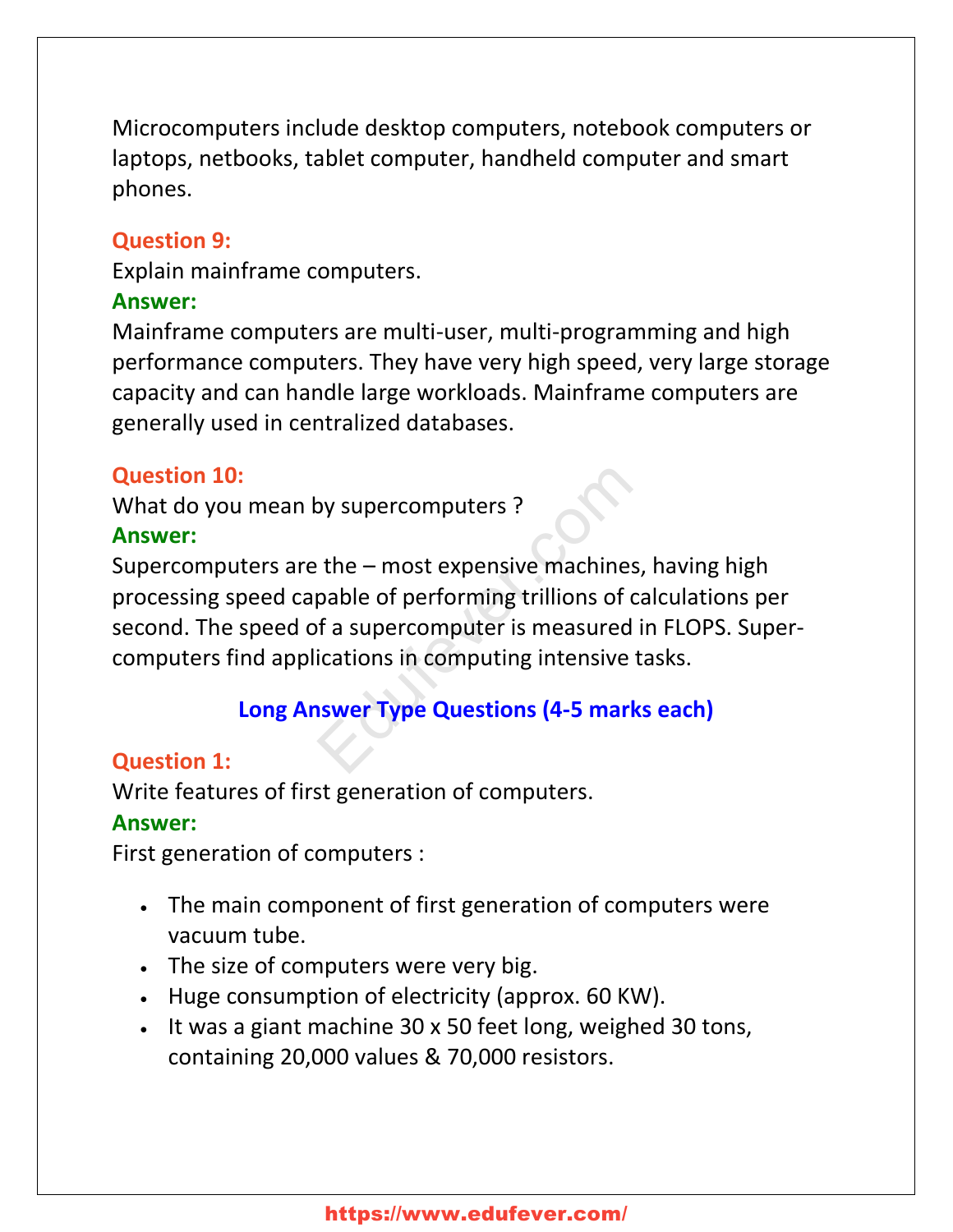Programming language was machine level. Example : ENIAC, UNIVAC-I, EDSAC etc.

#### **Question 2:**

Write features of second generation of computers and give example. **Аnswer:**

Second generation of computers :

- The main component of second generation of computers was transistor instead of vacuum tube.
- The size was still big but small in comparison to 1st generation.
- Electricity consumption was lower.
- They were faster and more reliable in comparison to the computers of 1st generation.
- Core memory was developed.
- Programming languages used were FORTRAN, COBOL, ALGOL, SNOBOL etc.

Examples : IBM 1401, IBM 1620, IBM 7094, UNIVAC 1108, CDC 1604, CDC 3600. er and more reliable in comparisc<br>
Lst generation.<br>
was developed.<br>
anguages used were FORTRAN, CONTRAN, CONTRAN, CONTRAN, CONTRAN, CONTRAN, CONTRAN, CONTRAN, CONTRAN, CONTRAN, CONTRAN, CONTRAN, CONTRAN, CONTRAN, CONTRAN,

#### **Question 3:**

Write the features of third generation of computers.

#### **Аnswer:**

Third generation of computers :

- The main component of third generation computers were integrated circuits(IC's) known as chips.
- More reliable computers, less expensive and faster in comparison to previous generations. Examples : IBM-360 Series, ICL1900 Series, Honey well Model 316.

#### **Question 4:**

Write features of fourth generation of computers.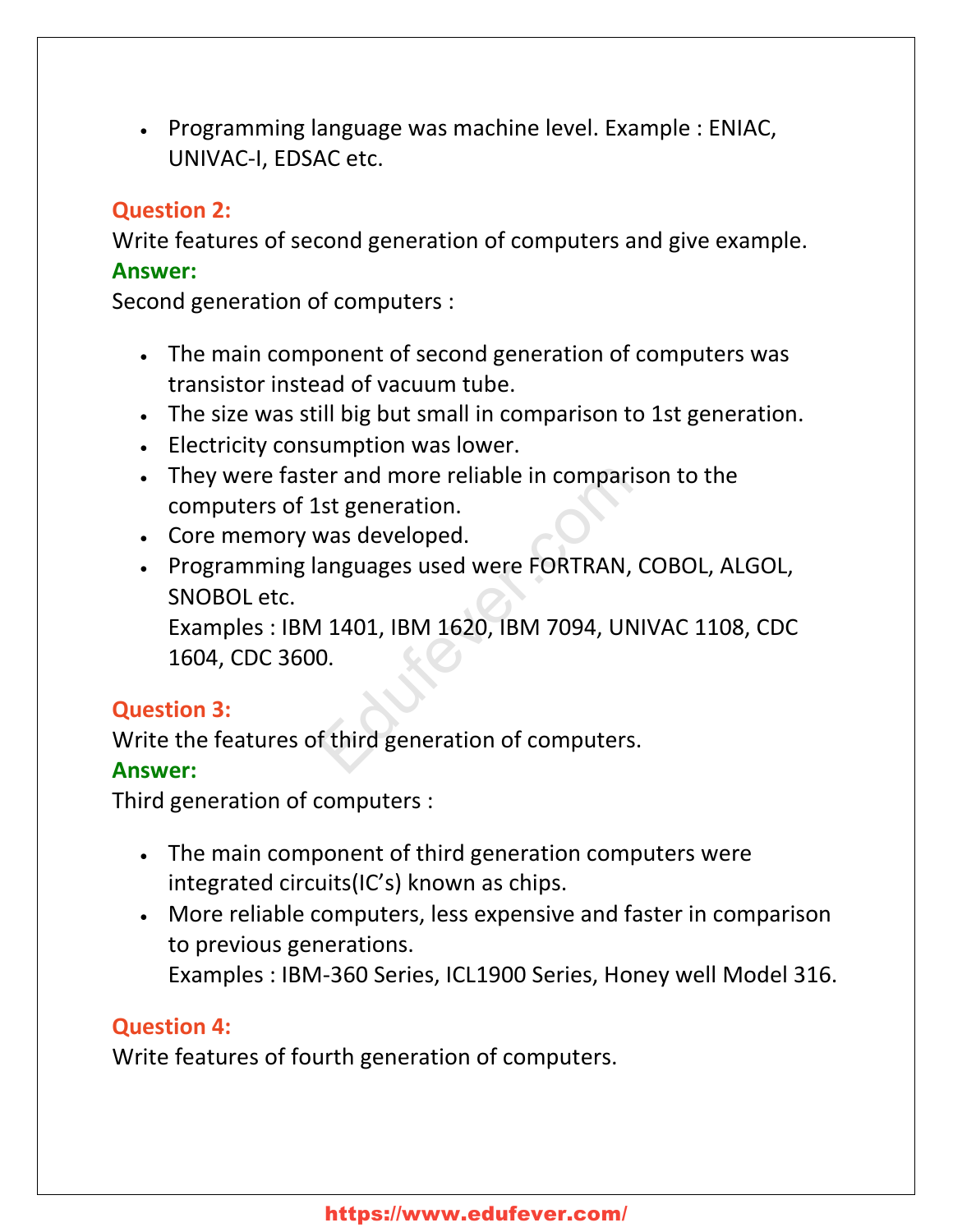#### **Аnswer:**

Fourth generation of computers :

- Main component for this generation computers are VLSIC (Very Large Scale Integrated Circuits), known as microchips consisting of a packing of about 50000 transistors.
- Computer cost reduced up to a great extent.
- Faster access facility and processing speed.
- Many powerful operating systems were developed.
- Multimedia computers are in existence.

# **Question 5:**

What do you mean by super computers ? What was the purpose to develop super computers ?

# **Аnswer:**

Super Computers : Super computers are the most powerful computers among digital computers. A super computer consists of several processors running together making them immensely faster and powerful. These computers are capable of handling 'v 2 amounts of data for calculation and storage A supercomputer has the capability equal to that of 40,000 microcomputers. by super computers ? What was the<br>
uters ?<br>
uper computers are the most pov<br>
uters. A super computer consists a<br>
cogether making them immensely<br>
nputers are capable of handling 'v<br>
and storage A supercomputer has<br>
100 micr

These computers are mainly used in areas like weather forecasting, nuclear science research, aerodynamic modeling, meteorology etc. Examples : CRAY X-MP/14, CDC  $-$  205, ETA GF  $-$  10, NEC SX  $-$  2, PARAM, ANURAG.

PARAM and ANURAG are super computers produced by India and exported to many European countries.

# **Question 6:**

How can we define computers according to technology ? What are the difference between them ?

#### **Or**

What are the types of computers ? Define them.

# **Аnswer:**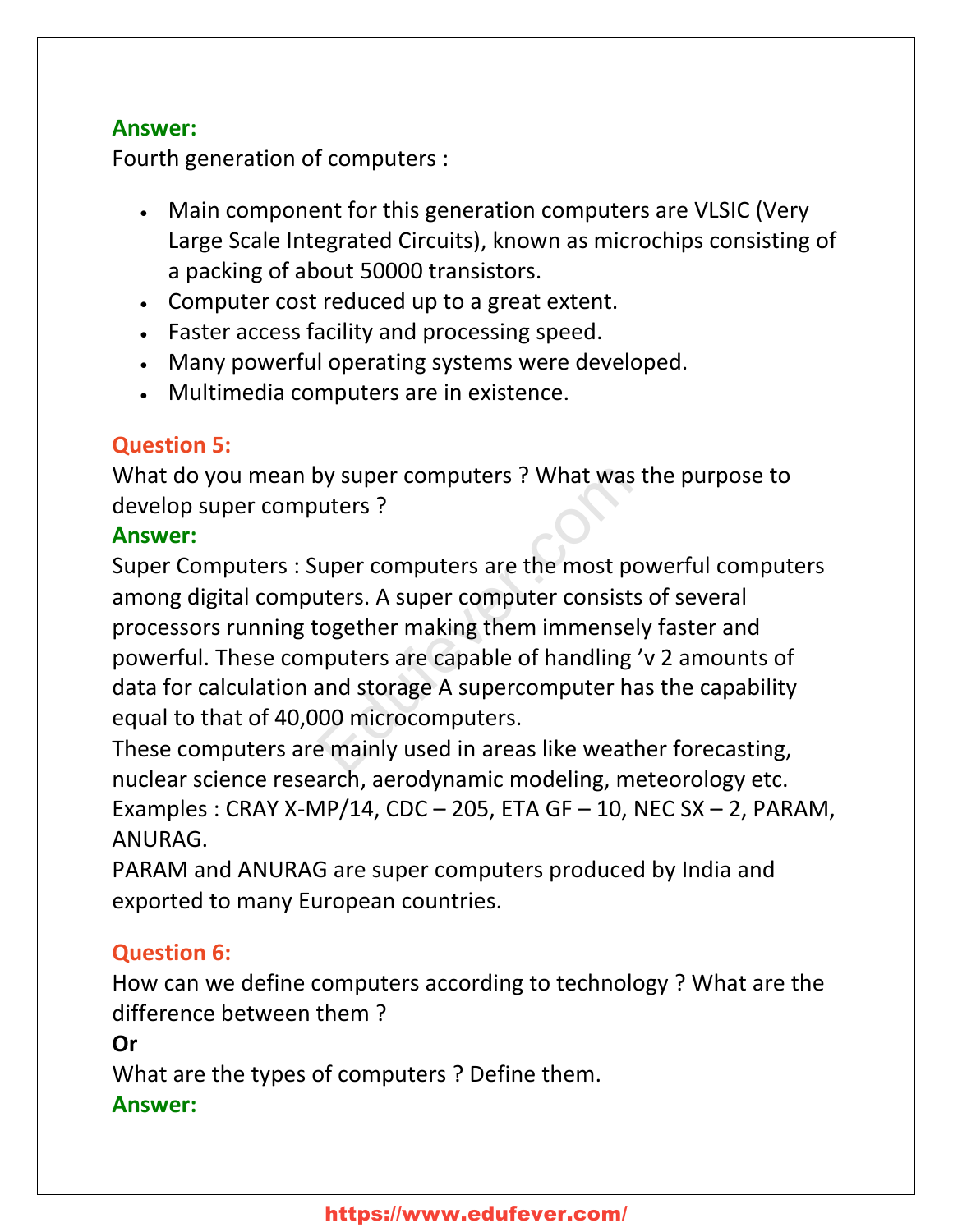There are three types of computers according to the technology. These are :

- (i) Digital Computers
- (ii) Analog Computers
- (iii) Hybrid Computers
	- 1. Digital Computers : The computer which works on the digital signals or deals with discrete digital signals is called digital computer.
	- 2. Analog Computers : The computer which works on physical analogies or physical quantities is called analog computer. It is a special purpose computer used to design specific problems.
	- 3. Hybrid Computers : A computer which has the features of both analog and digital computers is called hybrid computer.

# **Question 7:**

Write a short note on Herman Hollerith.

# **Аnswer:**

In 1889, Herman Hollerith invented a machine which worked on electricity for the first time. One machine was used for recording data and the other one was used for doing calculations on that recorded data. His machine was capable of reading both numbers and letters. Herman Hollerith introduced the concept of punched cards. Hollerith invented the tabulating machine that could read Information from punched cards. Example 15 and the fermulant is called hybrid contracted in Herman Hollerith.<br>
Therman Hollerith<br>
Ilerith invented a machine which<br>
St time. One machine was used for<br>
The machine was used for doing calculations on<br>
The sam

# **Question 8:**

What are mainframe computers ? Mention the main characteristics of mainframe computers ?

# **Аnswer:**

Mainframe computers are very large computers available in different models, capacities and prices. The main characteristics of mainframe computers are as follows :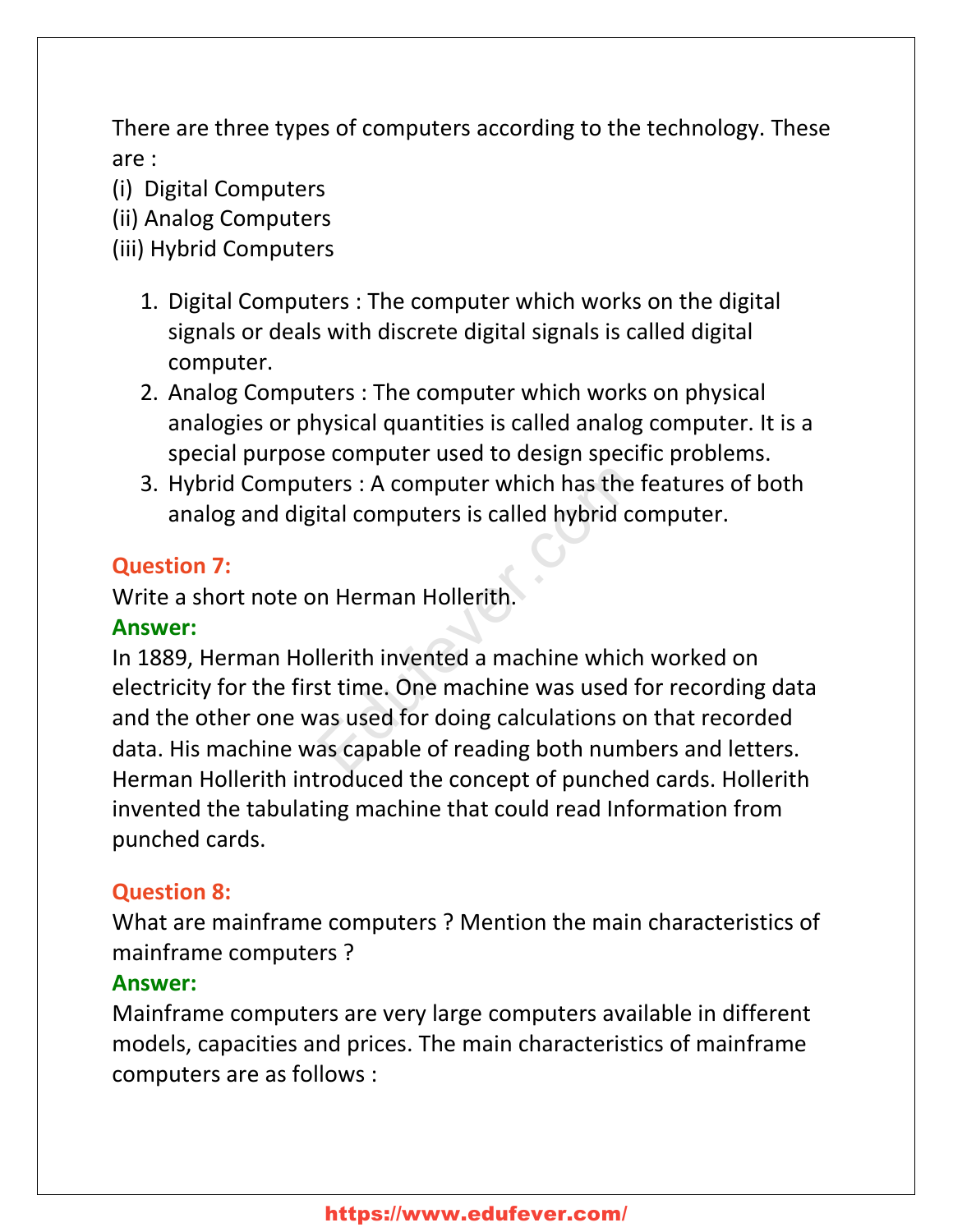- 1. Qualified operators and programmers are required for their operation.
- 2. They support a wide range of peripherals.
- 3. They have large storage capacities.
- 4. They can make the use of a wide variety of software.
- 5. These computers are mainly used in large commercial and government organizations.

# **Question 9:**

Discuss the mini computers with their main characteristics.

# **Аnswer:**

Mini computers were introduced in the 1960's. They have less capacity to manipulate and store data than mainframe computers. Some of the main characteristics of mini computers are as follows :

- 1. They offer a limited range of peripherals.
- 2. Limited software can be used.
- 3. There is a facility for direct of ration of the machine by the end user. tore data than mainframe computers<br>
inted range of peripherals.<br>
The can be used.<br>
The can be used.<br>
The mach<br>
g is not necessary and is provided<br>
y used for data processing.
- 4. Air conditioning is not necessary and is provided in many cases for dust control.
- 5. They are widely used for data processing.

# **Question 10:**

What are microcomj uters ? Mention the characteristics of n crocomputers/personal computers.

# **Аnswer:**

Micro computers/Personal computers are computers that use one or more microprocessors, and contain storage and input/output facilities, usually housed within a single enclosure. These have revolutionized the computer industry because of their size and cost.

Some of the characteristics of micro-Computers/ Personal computers are as follows :